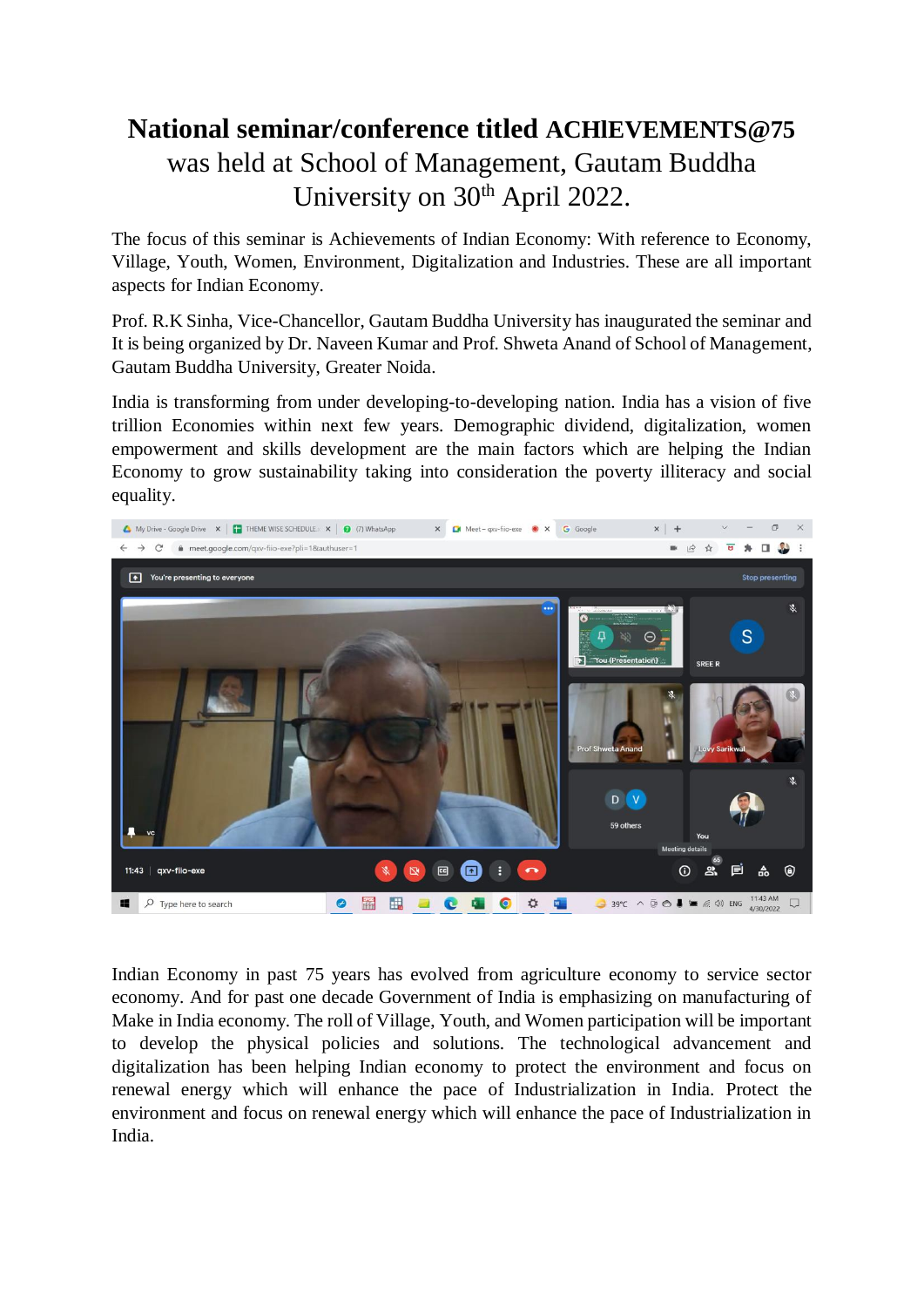

As we celebrate the "Azadi ka Amrit Mahotsava", it is imperative that as we conduct a comprehensive analysis of Indian achievements in diverse fields in the last 75 years, **It must be done with the objective to provide concrete and feasible policies and solutions, in response to the various new challenges and opportunities that will arise in the future of our country.**

The greatest benefits of an academic or professional seminar are the opportunities to build network and increase awareness. Faculty and Research Scholars also get an opportunity to organize as well as present their research.

## विकासशील से विकसित राष्ट्र बदल रहा देश : सिन्हा

नोएडा : गौतमबद्ध जासं ग्रेटर विश्वविद्यालय (जीबीय) के स्कल आफ मैनेजमेंट में एचीवमेंट्स $\alpha$ 75 राष्टीय शीर्षक से संगोष्ठी का आयोजन शनिवार को किया गया। संगोष्ठी भारतीय अर्थव्यवस्था की उपलब्धियां. गांव. यवा. महिला, पर्यावरण, डिजिटलीकरण. अर्थव्यवस्था और उद्योगों के बारे में थी। जीबीयू के कुलपति प्रो. आर. के सिंहा ने कहा कि नया भारत विकासशील से विकसित राष्ट में बदल रहा है। भारत के पास अगले कुछ वर्षों में पांच ट्रिलियन अर्थव्यवस्था का विजन है। उन्होंने कहा कि पिछले 75 वर्षों में भारतीय अर्थव्यवस्था कृषि से सेवा क्षेत्र की अर्थव्यवस्था में विकसित हई है। एक दशक से भारत सरकार मेक इन इंडिया अर्थव्यवस्था के निर्माण पर जोर दे रही है। इस दौरान कुल 62 प्रतिनिधियों ने अपना शोध प्रस्तुत किया।

## जीबीय का मौसम पर्वानमान केंद्र के साथ अनुसंधान के लिए समझौता

जीबीय ने राष्टीय मध्यम अवधि मौसम पुर्वानुमान केंद्र पृथ्वी विज्ञान मंत्रालय के साथ मौसम और जलवायु मा डलिंग में उत्कृष्ट अनुसंधान के लिए शनिवार को एक समझौता किया । इस संबंध में कुलपति प्रोफेसर आरके सिन्हा ने जानकारी देते हुए बताया कि किए गए इस समझौते से मौसम एवं जलवायु पूर्वानुमान और इससे संबंधित नवीन अनुसंधान में शोध छात्रों और संकाय सदस्यों को उत्कृष्ट स्तर का कार्य करने में मदद मिलेगी । मौसम पुर्वानुमान केंद्र के प्रमुख डा. आशीष कुमार मित्रा ने उत्कृष्ट मानकों वाले उपकरणों के बारे में जानकारी दी ।